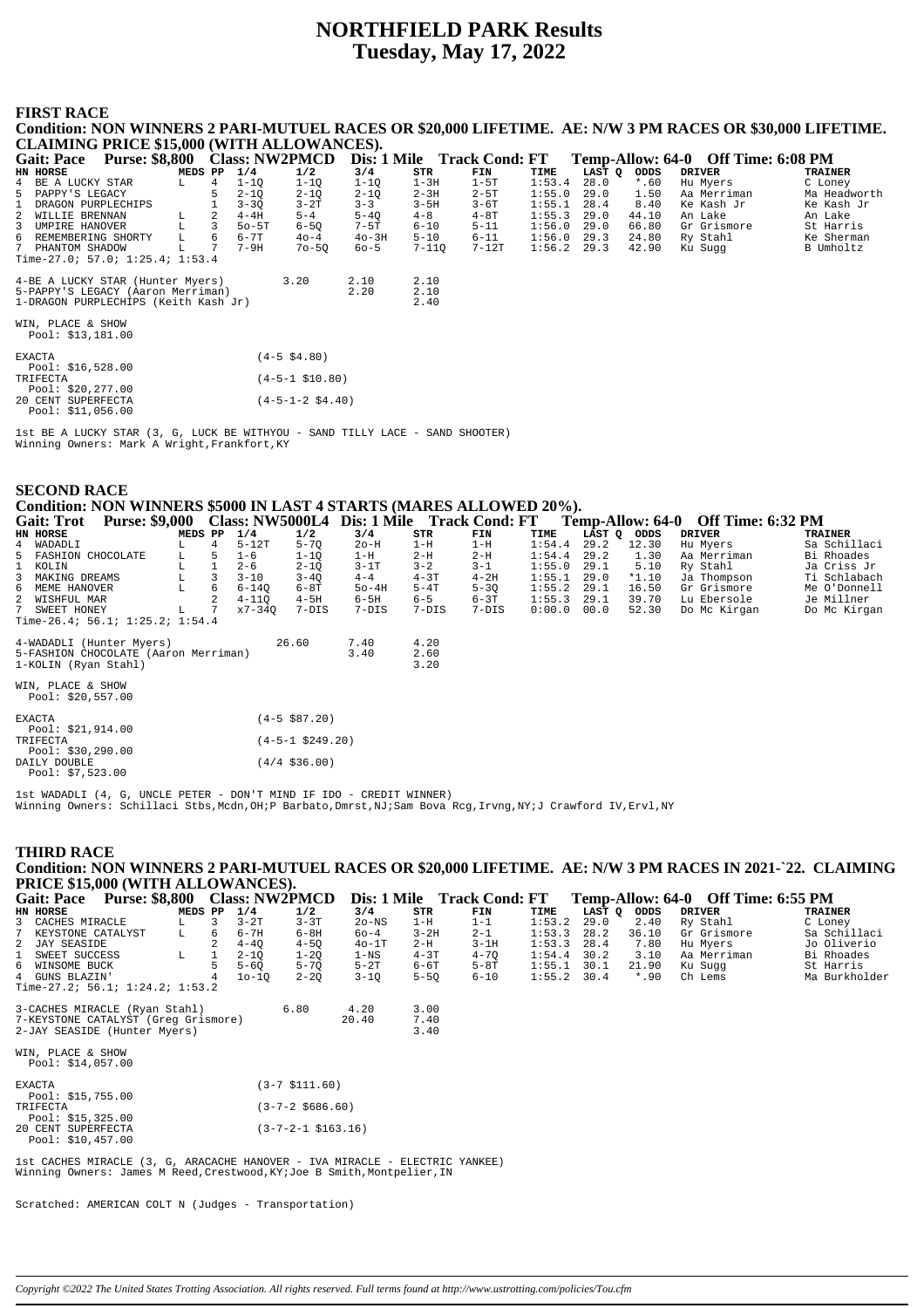### **FOURTH RACE Condition: FILLIES & MARES NON WINNERS \$1250 IN LAST 4 STARTS THAT ARE N/W \$12,000 IN 2022. AE: CLAIMING \$5000 (WITH ALLOWANCES) THAT ARE NON WINNERS \$2250 IN LAST 4 STARTS**

|                                                                       |                                                                          |                                                                                  | 1/4                                        | 1/2                                 | 3/4          | STR                  | FIN                                  | TIME   |                       | ODDS    | DRIVER      | TRAINER                                      |
|-----------------------------------------------------------------------|--------------------------------------------------------------------------|----------------------------------------------------------------------------------|--------------------------------------------|-------------------------------------|--------------|----------------------|--------------------------------------|--------|-----------------------|---------|-------------|----------------------------------------------|
|                                                                       |                                                                          |                                                                                  | $3-2T$                                     | $3 - 3H$                            | $2-1H$       | $2 - 1H$             | $1-1H$                               | 1:54.4 | 29.4                  | 9.80    | Ch Lems     | Ma Chupp                                     |
|                                                                       |                                                                          | 4                                                                                | $1 - 10$                                   | $1 - 2$                             | $1-1H$       | $1-1H$               | $2-1H$                               | 1:55.0 | 30.1                  | $*$ .70 | Ku Suaa     | Je Millner                                   |
|                                                                       |                                                                          | 6.                                                                               | $7 - 8H$                                   | $70-8H$                             | $40-4T$      | $4 - 2H$             | $3-2T$                               | 1:55.2 | 29.3                  | 19.90   | Ke Kash Jr  | Ke Kash Jr                                   |
|                                                                       | L.                                                                       | 5.                                                                               | $40 - 40$                                  | $4 - 5$                             | $5 - 4T$     | $3 - 2$              | $4 - 30$                             | 1:55.2 | 29.3                  | 6.70    | Ry Stahl    | Co Kreiser                                   |
|                                                                       |                                                                          |                                                                                  | $6 - 7$                                    | $6 - 7H$                            | $70 - 8$     | $6 - 5$              | $5 - 30$                             | 1:55.2 | 29.0                  | 45.40   | Ty Angus    | Se Mapes                                     |
|                                                                       | L                                                                        |                                                                                  | $20 - 10$                                  | $2 - 2$                             | $30-2T$      | $5 - 4$              | 6-6                                  | 1:56.0 | 30.3                  | 2.00    | Aa Merriman | Jo Oliverio                                  |
|                                                                       |                                                                          |                                                                                  | $5-5T$                                     | $5 - 60$                            | 6-70         | $7-5H$               | $7 - 6$                              | 1:56.0 | 29.4                  | 44.40   | Ti Deaton   | Ja Day                                       |
|                                                                       |                                                                          |                                                                                  |                                            |                                     |              |                      |                                      |        |                       |         |             |                                              |
|                                                                       |                                                                          |                                                                                  |                                            |                                     | 5.40<br>2.60 | 5.40<br>2.40<br>6.20 |                                      |        |                       |         |             |                                              |
| <b>Gait: Pace</b><br>HN HORSE<br>6 MCMAEDLE<br>8 SAGE IVY<br>2 SOUIRT | 1 JACKPOT JESSIE<br>4 BJ'S ROCKET<br>5 STRAIGHT UP JAZZ<br>3 PARTY BELLE | <b>Purse: \$4,000</b><br>4-BJ'S ROCKET (Kurt Sugg)<br>6-MCMAEDLE (Keith Kash Jr) | MEDS PP<br>Time-26.4; 56.1; 1:24.4; 1:54.4 | 1-JACKPOT JESSIE (Christopher Lems) | 21.60        |                      | <b>Class: FMNW1250L4 Dis: 1 Mile</b> |        | <b>Track Cond: FT</b> |         | LAST O      | <b>Off Time: 7:18 PM</b><br>Temp-Allow: 64-0 |

WIN, PLACE & SHOW Pool: \$24,814.00

| <b>EXACTA</b> |                     | $(1-4 \t$60.80)$             |
|---------------|---------------------|------------------------------|
|               | Pool: $$21, 222.00$ |                              |
| TRIFECTA      |                     | $(1-4-6 \text{ } $394.40)$   |
|               | Pool: \$21,042.00   |                              |
|               | 20 CENT SUPERFECTA  | $(1-4-6-5 \text{ } $150.00)$ |
|               | Pool: $$16, 255.00$ |                              |

1st JACKPOT JESSIE (6, M, HOT PANS - ONEINAMILLIONGIRL - COLE MUFFLER) Winning Owners: Leroy E Raber,Fredericksburg,OH

Scratched: MARYMACISBACK (Veterinarian - Sick)

## **FIFTH RACE Condition: NON WINNERS \$2250 IN LAST 4 STARTS THAT ARE N/W \$20,000 IN 2022.**

| <b>Gait: Pace</b>    | <b>Purse: \$5,000</b>             |         |    |          |          | Class: NW2250L4 Dis: 1 Mile Track Cond: FT |          |          |               |             |         | Temp-Allow: 64-0 Off Time: 7:45 PM |                 |
|----------------------|-----------------------------------|---------|----|----------|----------|--------------------------------------------|----------|----------|---------------|-------------|---------|------------------------------------|-----------------|
| HN HORSE             |                                   | MEDS PP |    | 1/4      | 1/2      | 3/4                                        | STR      | FIN      | TIME          | LAST O ODDS |         | DRIVER                             | TRAINER         |
| 1 RECORD MACHINE     |                                   | L       |    | $1 - 10$ | 1-1H     | $1-1T$                                     | $1-2H$   | $1-1T$   | 1:53.2        | 29.0        | $*$ .80 | Gr Grismore                        | Sa Schillaci    |
| 2 CLEMSON            |                                   |         | 2  | $3 - 2H$ | $3-2T$   | $4 - 30$                                   | $3 - 3$  | $2-1T$   | 1:53.4        | 28.4        | 48.40   | Lu Ebersole                        | Ro Krenitsky Jr |
| 4 COPPER COAST A     |                                   |         | 4  | $4 - 4$  | $5 - 40$ | $6-4T$                                     | $4-5H$   | $3 - 2H$ | 1:53.4        | 28.2        | 5.90    | Ke Kash Jr                         | Ke Kash Jr      |
| 3 FIRST GLANCE       |                                   |         |    | $2 - 10$ | $2-1H$   | $2-1T$                                     | $2 - 2H$ | $4-4H$   | 1:54.1        | 29.2        | 1.60    | Aa Merriman                        | Ja McGinnis     |
| 6 STAY IN YOUR PLACE |                                   | L       |    | $5-5H$   | $40 - 3$ | $30 - 30$                                  | $5 - 7H$ | $5 - 70$ | 1:54.4        | 29.4        | 9.50    | Hu Mvers                           | Th Hall         |
| 8 WANDERER           |                                   |         |    | $7 - 80$ | 7-5T     | $700 - 5T$                                 | 6-7H     | $6 - 7T$ | $1:55.0$ 29.2 |             | 67.80   | Ju Irvine                          | Ju Irvine       |
| 7 PARTY'S JET        |                                   |         | 6. | $6 - 7$  | $60-4H$  | $500 - 40$                                 | $7 - 10$ | 7-17T    | $1:57.0$ 31.4 |             | 51.20   | Ry Stahl                           | St Weiss        |
|                      | Time-27.3; 56.2; $1:24.2; 1:53.2$ |         |    |          |          |                                            |          |          |               |             |         |                                    |                 |
|                      | 1-RECORD MACHINE (Greq Grismore)  |         |    |          | 3.60     | 2.40                                       | 2.20     |          |               |             |         |                                    |                 |
|                      | 2-CLEMSON (Luke Ebersole)         |         |    |          |          | 19.00                                      | 7.00     |          |               |             |         |                                    |                 |
|                      | 4-COPPER COAST A (Keith Kash Jr)  |         |    |          |          |                                            | 3.40     |          |               |             |         |                                    |                 |
| WIN, PLACE & SHOW    |                                   |         |    |          |          |                                            |          |          |               |             |         |                                    |                 |
| Pool: $$14,580.00$   |                                   |         |    |          |          |                                            |          |          |               |             |         |                                    |                 |

| <b>EXACTA</b>      | $(1 - 2 \cdot $45.80)$                                                           |
|--------------------|----------------------------------------------------------------------------------|
| Pool: \$17,746.00  |                                                                                  |
| TRIFECTA           | $(1-2-4 \; \text{S}133.00)$                                                      |
| Pool: $$18,355.00$ |                                                                                  |
| 20 CENT SUPERFECTA | $(1-2-4-3 \text{ } $30.74)$                                                      |
| Pool: $$12,636.00$ |                                                                                  |
| PICK FOUR          | $(4/3/1/1, 5 \text{ } 51 \text{ } (4 \text{ } 0F \text{ } 4) \text{ } $1718.60)$ |
| Pool: \$15,551.00  |                                                                                  |

1st RECORD MACHINE (7, G, A ROCKNROLL DANCE - RIGHT RIGHT - COLE MUFFLER) Winning Owners: Schillaci Stbs LLC,Macedonia,OH;Sam Bova Rcg LLC,Irving,NY;M K Rice,Cuyahoga Falls,OH

Scratched: ANARCHY HANOVER (Veterinarian - Lame)

### **SIXTH RACE**

## **Condition: NON WINNERS \$3500 IN LAST 4 STARTS.**

| <b>Purse: \$7,000</b><br><b>Gait: Pace</b> |         |   | <b>Class: NW3500L4</b> |          | Dis: 1 Mile |           | <b>Track Cond: FT</b> |        | Temp-Allow: 64-0 |         | Off Time: 8:14 PM |                |
|--------------------------------------------|---------|---|------------------------|----------|-------------|-----------|-----------------------|--------|------------------|---------|-------------------|----------------|
| HN HORSE                                   | MEDS PP |   | 1/4                    | 1/2      | 3/4         | STR       | FIN                   | TIME   | LAST Q           | ODDS    | <b>DRIVER</b>     | <b>TRAINER</b> |
| 2 LYONS SNYDER                             | L.      |   | $1o-1H$                | $1-10$   | 1-NS        | 1-HD      | 1-T                   | 1:52.2 | 29.0             | $*1.90$ | Ch Lems           | Ma Chupp       |
| 3 ASHLEYSBEST                              |         |   | $4 - 4$                | $40-2H$  | $30 - 2$    | $3-1H$    | $2-T$                 | 1:52.3 | 28.4             | 3.50    | Ke Kash Jr        | Ke Kash Jr     |
| 6 SUMMER TRAVEL                            | L.      | 6 | $3-2T$                 | $30-1T$  | $2o$ -NS    | $2 - HD$  | $3 - 1$               | 1:52.3 | 29.1             | 3.40    | Hu Myers          | An Rickert     |
| 5 ISLAND JET                               | Lυ.     |   | $6 - 6H$               | $60 - 4$ | $50 - 3$    | $5 - 3$   | $4-1T$                | 1:52.4 | 28.4             | 3.90    | Aa Merriman       | Ma Headworth   |
| 4 BAIT A HOOK                              | L.      | 4 | $5 - 50$               | $5-3H$   | $6 - 3T$    | $6 - 30$  | $5 - 3$               | 1:53.0 | 28.4             | 15.30   | Ry Stahl          | Th O'Donnell   |
| 1 MAYOR MITTCHEESE                         | L.      |   | $2-1H$                 | $2 - 10$ | $4 - 2$     | $4 - 2$   | $6 - 3$               | 1:53.0 | 29.1             | 9.10    | Ju Irvine         | Bi Farmer      |
| 8 CLAIRMONT                                |         | 8 | $8 - 90$               | $8 - 8$  | $7-6T$      | $7 - 50$  | $7-5T$                | 1:53.3 | 28.4             | 39.20   | Ku Sugg           | Th Hall        |
| 7 TRUMP THAT                               |         |   | $7 - 7$ T              | $70 - 7$ | $8 - 21T$   | $8 - DIS$ | $8 - DIS$             | 0:00.0 | 00.0             | 22.00   | Ty Angus          | C Loney        |
| Time-27.0; 56.0; 1:23.2; 1:52.2            |         |   |                        |          |             |           |                       |        |                  |         |                   |                |

| 2-LYONS SNYDER (Christopher Lems)<br>3-ASHLEYSBEST (Keith Kash Jr)<br>6-SUMMER TRAVEL (Hunter Myers) | 5.80                                                                          | 3.20<br>4.20 | 2.40<br>2.60<br>2.80 |
|------------------------------------------------------------------------------------------------------|-------------------------------------------------------------------------------|--------------|----------------------|
| WIN, PLACE & SHOW<br>Pool: $$22,461.00$                                                              |                                                                               |              |                      |
| <b>EXACTA</b>                                                                                        | $(2 - 3 \text{ } $22.40)$                                                     |              |                      |
| Pool: $$24,008.00$<br>TRIFECTA                                                                       | $(2 - 3 - 6 \text{ } 595.40)$                                                 |              |                      |
| Pool: $$27,300.00$<br>PICK THREE<br>Pool: $$5,297.00$                                                | $(1/1, 5/2 \text{ } 51 \text{ } (3 \text{ } 0F \text{ } 3) \text{ } $201.50)$ |              |                      |

1st LYONS SNYDER (9, G, WELL SAID - ARMBRO CACHET - CAMLUCK) Winning Owners: Mid-State Stables,Dalton,OH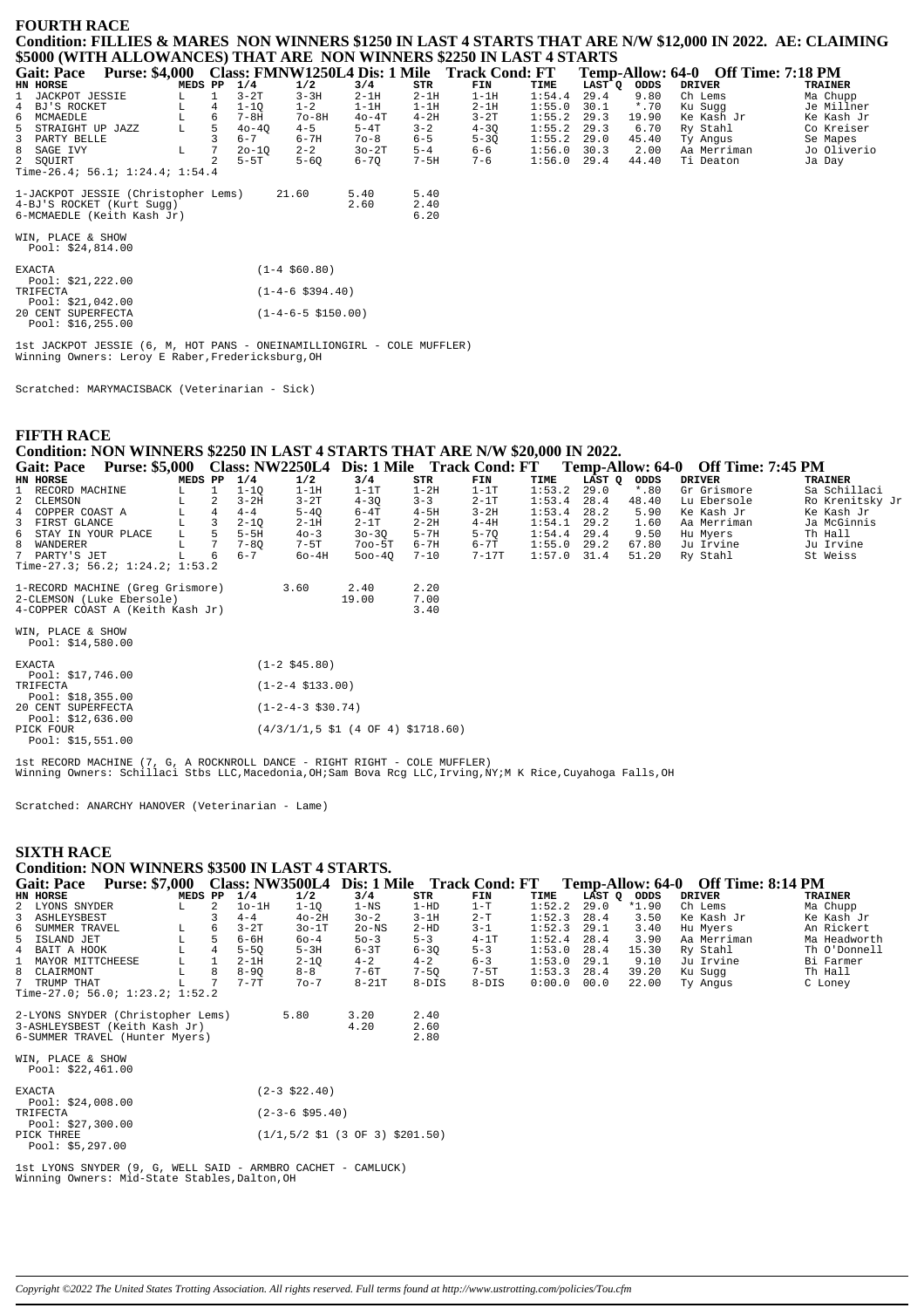### **SEVENTH RACE** Condition: NON WINNERS \$1400 IN LAST 4 STARTS THAT ARE N/W \$10,000 IN 2022. AE: MARES NON WINNERS OF \$350 PER START IN 2022.

| Gait: Trot                                   | <b>Purse: \$4,000</b> |         |                 |           |           |           |          | Class: NW1250L4 Dis: 1 Mile Track Cond: FT |      |               |         | Temp-Allow: 64-0 Off Time: 8:35 PM |                |
|----------------------------------------------|-----------------------|---------|-----------------|-----------|-----------|-----------|----------|--------------------------------------------|------|---------------|---------|------------------------------------|----------------|
| HN HORSE                                     |                       | MEDS PP |                 | 1/4       | 1/2       | 3/4       | STR      | FIN                                        | TIME | LAST O        | ODDS    | DRIVER                             | <b>TRAINER</b> |
| 6 LONG LIVE THE KING                         |                       |         | 5.              | $1-1T$    | $1-2H$    | $1 - 7$   | $1-6H$   | $1-4H$                                     |      | $1:55.0$ 30.4 | 3.50    | Ch Lems                            | Ma Chupp       |
| 4 IRON MINE JOHNNY                           |                       |         |                 | $4-5T$    | $40 - 60$ | $40-9H$   | 2-6H     | $2 - 4H$                                   |      | $1:55.4$ 29.4 | $*$ .80 | Aa Merriman                        | Be Murdock     |
| 7 GUILTY DESIRE                              |                       | L       | 6               | $6-10H$   | $6-10T$   | 60-110    | 3-7H     | 3-5T                                       |      | $1:56.1$ 29.4 | 23.30   | Ke Kash Jr                         | Ke Kash Jr     |
| 8 CLASSY GUY                                 |                       | L       |                 | 7-12T     | $7 - 120$ | $7 - 130$ | 6-11     | $4 - 8$                                    |      | $1:56.3$ 29.4 | 10.40   | Hu Mvers                           | Jo Oliverio    |
| 5 DOMINUS HANOVER                            |                       |         | $4\overline{ }$ | $5 - 80$  | $5-8T$    | $5 - 11$  | 7-12H    | 5-8T                                       |      | $1:56.4$ 30.2 | 3.20    | Ku Suqq                            | Ti Miller      |
| 1 NORMAN SKIDD MARKS                         |                       | L.      |                 | $3 - 40$  | $3 - 5$   | $3 - 9$   | $5 - 10$ | 6-10H                                      |      | $1:57.0$ 31.0 | 11.40   | Lu Ebersole                        | Lu Ebersole    |
| 3 INDIANA ANAMEGO                            |                       |         |                 | $2 - 1$ T | $2 - 2H$  | $2 - 7$   | $4 - 9$  | 7-160                                      |      | $1:58.1$ 32.3 | 35.60   | Ry Stahl                           | Th O'Donnell   |
| Time-27.0; 55.3; 1:24.1; 1:55.0              |                       |         |                 |           |           |           |          |                                            |      |               |         |                                    |                |
|                                              |                       |         |                 |           |           |           |          |                                            |      |               |         |                                    |                |
| 6-LONG LIVE THE KING (Christopher Lems) 9.00 |                       |         |                 |           |           | 3.40      | 3.20     |                                            |      |               |         |                                    |                |
| 4-IRON MINE JOHNNY (Aaron Merriman)          |                       |         |                 |           |           | 2.10      | 2.10     |                                            |      |               |         |                                    |                |
| 7-GUILTY DESIRE (Keith Kash Jr)              |                       |         |                 |           |           |           | 1280     |                                            |      |               |         |                                    |                |

WIN. PLACE & SHOW

Pool: \$30,564.00

| <b>EXACTA</b> |                    | $(6-4 \text{ } $22.40)$      |
|---------------|--------------------|------------------------------|
|               | Pool: \$17,831.00  |                              |
| TRIFECTA      |                    | $(6-4-7 \text{ } $226.80)$   |
|               | Pool: $$19,666.00$ |                              |
|               | 20 CENT SUPERFECTA | $(6-4-7-8 \text{ } $121.96)$ |
|               | Pool: \$13.693.00  |                              |

1st LONG LIVE THE KING (7, G, FULL COUNT - ITS IT THATS THAT - INOUIEER) Winning Owners: Marion W Chupp, Millersburg, OH: Northwind Farm, Fredericksburg, OH

Scratched: SOHO BEGONIA (Veterinarian - Sick)

### **EIGHTH RACE** Condition: CLAIMING \$6000 (WITH ALLOWANCES).  $\phi$ ഛ  $\overrightarrow{C}$   $\overrightarrow{C}$   $\overrightarrow{C}$   $\overrightarrow{C}$

| <b>Gait: Pace</b>                 |         |    |          |           | Purse: \$5,000 Class: 6000CL Dis: 1 Mile |          | <b>Track Cond: FT</b> |               |        |         | Temp-Allow: 61-0 Off Time: 9:00 PM |             |
|-----------------------------------|---------|----|----------|-----------|------------------------------------------|----------|-----------------------|---------------|--------|---------|------------------------------------|-------------|
| HN HORSE                          | MEDS PP |    | 1/4      | 1/2       | 3/4                                      | STR      | FIN                   | TIME          | LAST O | ODDS    | DRIVER                             | TRAINER     |
| 6 KELLY D                         | L.      | 4  | $2 - 10$ | $2-1T$    | $2 - 10$                                 | $2-1H$   | $1-3H$                | $1:54.2$ 28.4 |        | 2.20    | Hu Mvers                           | Ja McGinnis |
| 7 IF YOU WANT FIRE                |         |    | $1 - 10$ | $1-1T$    | $1 - 10$                                 | $1-1H$   | $2 - 3H$              | 1:55.0        | 29.3   | $*1.50$ | Aa Merriman                        | Bi Rhoades  |
| 2 LEXINGTON AVENUE                | L       |    | $3-2T$   | $4-3T$    | $3-2T$                                   | $3-2T$   | $3 - 5$               | $1:55.2$ 29.2 |        | 14.70   | Ry Stahl                           | Je Millner  |
| 8 THE GREAT I AM                  | L       | 6  | $7 - 80$ | $70 - 6$  | $400 - 2T$                               | $4-2T$   | $4 - 7$               | $1:55.4$ 29.4 |        | 14.30   | Ku Suqq                            | Bi Farmer   |
| 9 HEEZ ORL BLACK N                | L       | ۰9 | $6 - 7$  | $6 - 50$  | $6 - 40$                                 | $5 - 40$ | $5-7H$                | $1:55.4$ 29.3 |        | 11.50   | Ke Kash Jr                         | C Loney     |
| 5 WAL FINEST                      |         |    | $5-5H$   | $50-4H$   | $7o-4H$                                  | 7-6T     | $6 - 110$             | $1:56.3$ 30.2 |        | 3.60    | Ni Cleaa                           | Be Clegg    |
| 3 DINKY DUNE                      | L.      | 2  | $4 - 40$ | $30 - 20$ | $50 - 3$                                 | 6-6T     | 7-140                 | 1:57.1 31.1   |        | 9.90    | Lu Ebersole                        | Co Kreiser  |
| Time-27.2; $56.3; 1:25.2; 1:54.2$ |         |    |          |           |                                          |          |                       |               |        |         |                                    |             |
| 6-KELLY D (Hunter Myers)          |         |    |          | 6.40      | 3.20                                     | 2.20     |                       |               |        |         |                                    |             |

| 6-KELLY D (Hunter Myers)            | 6.40 | 3.20 | 2.20  |
|-------------------------------------|------|------|-------|
| 7-IF YOU WANT FIRE (Aaron Merriman) |      | 3.00 | 2.20  |
| 2-LEXINGTON AVENUE (Ryan Stahl)     |      |      | 3 4 O |

WIN, PLACE & SHOW Pool: \$37,958.00

| <b>EXACTA</b>      | $(6 - 7 \text{ } $14.40)$         |
|--------------------|-----------------------------------|
| Pool: $$28,711.00$ |                                   |
| TRIFECTA           | $(6 - 7 - 2 \, $53.00)$           |
| Pool: $$29.805.00$ |                                   |
| 20 CENT SUPERFECTA | $(6 - 7 - 2 - 8 \text{ } $21.90)$ |
| Pool: \$21.969.00  |                                   |

Ist KELLY D (10, G, PANSPACIFICFLIGHT - U OLIVE - INCREDIBLE FINALE)<br>Winning Owners: Jason D Mcginnis, Sagamore Hills, OH

Claimed: KELLY D by LASES RACING, SHERIDAN, MI IF YOU WANT FIRE by DAVID D. MILLER JR, ORWELL, OH

Scratched: STARTIN SOMETHING (Veterinarian - Sick), MISTER TRUTH (Judges - Transportation)

#### **NINTH RACE Condition: NON WINNERS 4 PARI-MUTUEL RACES OR \$30,000 LIFETIME.** Temp-Allow: 61-0 Off Time: 9:24 PM Gait: Pace Purse: \$9,800 Class: NW4PMCD Dis: 1 Mile Track Cond: FT  $STR$ <br> $5-2$ HN HORSE MEDS PP  $\frac{1/4}{4-3T}$  $1/2$  $3/4$ <br> $50-2T$  $\begin{bmatrix} \textbf{FIN} \\ 1 - 1 \end{bmatrix}$ **TTME LAST Q ODDS**<br>29.2 2.30 **DRIVER TRATNER** POWER BLU  $\frac{1}{4}$  $\frac{1}{4}$  $4 - 2H$  $1:54.4$ Ch Lems Sa Schillaci  $\mathbf{1}$ **JET STREAM**  $\overline{1}$  $1 - 1Q$ <br>5-5T  $2-NS$  $1 - Q$ <br> $4 - 1H$  $1-H$  $2 - 1$  $1:55.0$  $30.1$ 3.50 Aa Merriman Da Shetler  $16.10$ <br> $*1.40$  $3 - 2$ <br>4-20 Ca Hollar<br>Co Kreiser SMOOTH RACER  $\frac{1}{1}$ : 55.1  $30.1$ T. 3  $5 - 4H$  $4 - 1$  $Gr$ Grismore  $\overline{5}$  $2-H$ PIKE ROCK  $T_{\rm A}$ 5  $20 - 10$  $10-NS$  $20 - 0$  $1:55.1$  $30.2$ Hu Mvers  $8-11H$ <br> $3-1H$ ESAI HANOVER  $80 - 7$  $8 - 5$  $8 - 2T$ <br>3-1  $5 - 2H$ <br> $6 - 3H$  $1:55.1$ <br> $1:55.2$ <br> $1:55.3$  $29.2$ <br>30.2  $\,8\,$  $\mathbb L$  $\,8\,$ 65.50 Lu Ebersole Ro Krenitsky Jr  $300-10$ <br> $70-3T$ AND I QUOTE<br>CHESCO  $\overline{2}$  $3-1Q$ <br>60-5Q  $5.40$ <br>37.30 2 Ke Kash Jr Ke Kash Jr  $\frac{2}{7}$  $\frac{2}{7}$  $7 - 9H$  $6 - 2$  $7 - 40$  $30.0$ Ku Sugg 6<br>6 REAL VISION 6<br>Time-27.3; 56.1; 1:24.4; 1:54.4  $6 - 7T$  $7 - 6$  $6 - 30$  $7 - 2$  $R - 4H$  $1:55$  3 30 1 32 30 Ry Stahl Me Byler 4-POWER BLU (Christopher Lems)  $6.60\,$  $3.60$  $3.00$ 1-JET STREAM (Aaron Merriman)  $3.40$ <br> $8.40$ 3.60 3-SMOOTH RACER (Greg Grismore) WIN, PLACE & SHOW<br>Pool: \$25,231.00  $(4-1$ \$24.80) **EXACTA** Pool: \$23,890.00 **TRIFFCTA**  $(4-1-3 \times 215 \times 20)$

Ed Miller

|  | Pool: \$27,575.00  |                             |  |
|--|--------------------|-----------------------------|--|
|  | 20 CENT SUPERFECTA | $(4-1-3-5 \text{ } $71.78)$ |  |
|  | Pool: $$20,255.00$ |                             |  |
|  |                    |                             |  |

1st POWER BLU (3, G, HESTON BLUE CHIP - POWER AGAIN - DRAGON AGAIN) Winning Owners: Schillaci Stables LLC, Macedonia, OH; Sam Bova Racing LLC, Irving, NY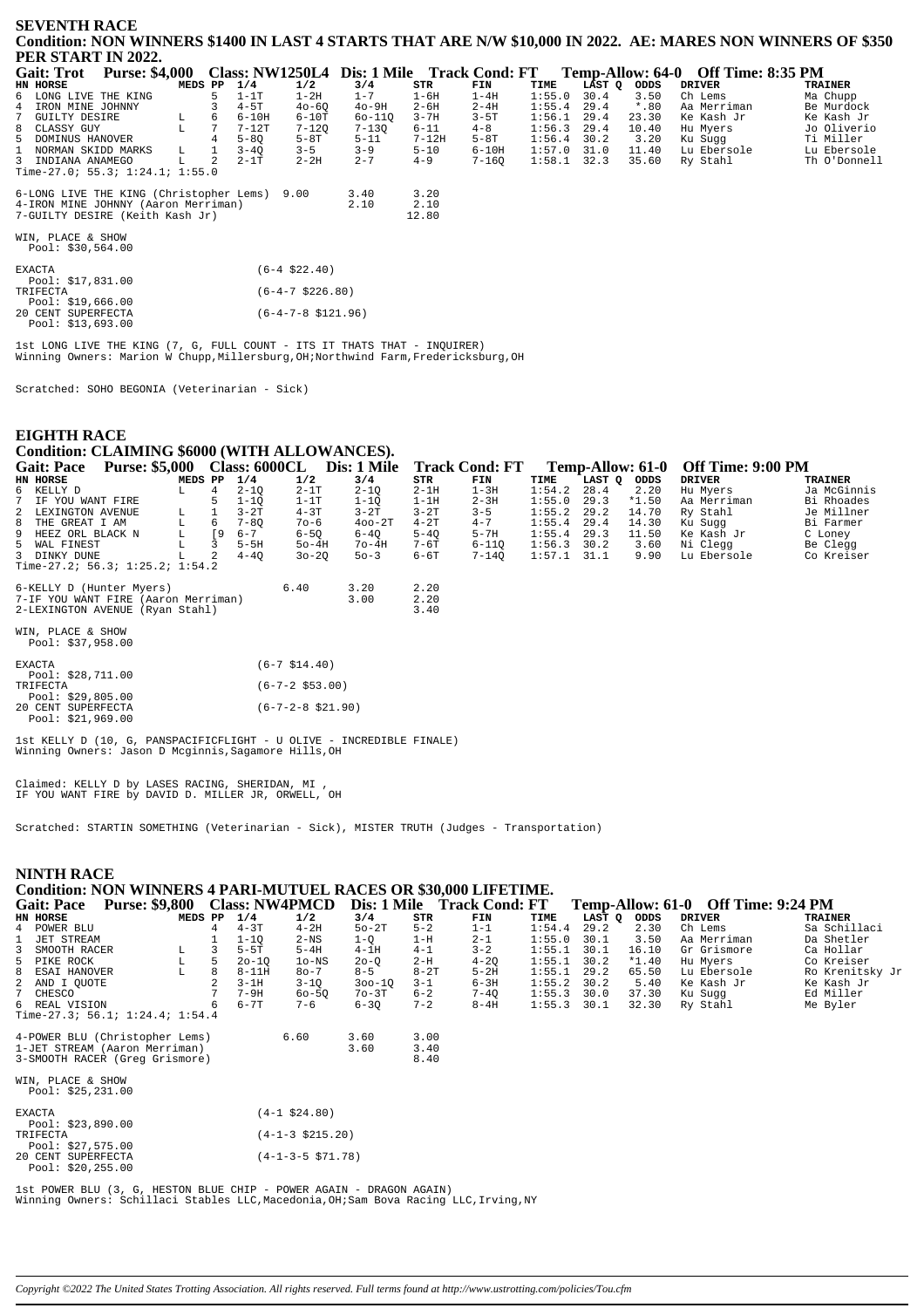| <b>TENTH RACE</b>                                                                                            |                                                                                |           |           |           |        |        |         |                                    |                |
|--------------------------------------------------------------------------------------------------------------|--------------------------------------------------------------------------------|-----------|-----------|-----------|--------|--------|---------|------------------------------------|----------------|
| Condition: NON WINNERS \$5000 IN LAST 4 OR \$5200 IN LAST 5 STARTS. AE: CLAIMING \$12,500 (WITH ALLOWANCES). |                                                                                |           |           |           |        |        |         |                                    |                |
| Purse: \$9,000 Class: NW5000L4 Dis: 1 Mile Track Cond: FT<br><b>Gait: Pace</b>                               |                                                                                |           |           |           |        |        |         | Temp-Allow: 61-0 Off Time: 9:47 PM |                |
| HN HORSE<br>MEDS PP                                                                                          | 1/4<br>1/2                                                                     | 3/4       | STR       | FIN       | TIME   | LĀST Q | ODDS    | <b>DRIVER</b>                      | <b>TRAINER</b> |
| 2 MCTHIRSTY<br>2<br>L                                                                                        | $2 - 1H$<br>$2-1H$                                                             | $3 - 1Q$  | $3 - 1Q$  | $1-H$     | 1:50.4 | 27.4   | 2.80    | Ku Sugg                            | Ed Miller      |
| DELRAY DUDE<br>г                                                                                             | $1-1H$<br>$1-1H$                                                               | $1-NS$    | $1-Q$     | $2-H$     | 1:50.4 | 28.0   | $*1.40$ | Lu Ebersole                        | Ry Angus       |
| 5<br>FREEDOM WARRIOR                                                                                         | $3 - 3$<br>$3 - 3$                                                             | $2o$ -NS  | $2 - 0$   | $3 - 1$   | 1:51.0 | 28.1   | 2.90    | Ch Lems                            | Je Millner     |
| 3 AIM FOR GLORY<br>L                                                                                         | $4-4T$<br>$4 - 40$                                                             | $4-5Q$    | $4-5T$    | $4-6H$    | 1:52.0 | 28.1   | 57.70   | Ry Stahl                           | Ca Hollar      |
| L<br>$7^{\circ}$<br>CAPTAINOFROCKNROLL                                                                       | 7<br>$6-8T$<br>$6 - 70$                                                        | $50 - 60$ | $5 - 7$   | $5-6T$    | 1:52.1 | 28.1   | 8.60    | Hu Myers                           | Sa Schillaci   |
| L<br>9 TAP TAP TAP                                                                                           | [9<br>$5-6T$<br>$5 - 6$                                                        | $6 - 7Q$  | $6 - 7T$  | $6 - 8Q$  | 1:52.2 | 28.1   | 16.10   | Cr Hershberger                     | Cr Hershberger |
| 6<br>HILLBILLYFAIRYTALE<br>L<br>6                                                                            | $7-10T$<br>$7 - 9$                                                             | $70-8T$   | $7 - 100$ | $7 - 11Q$ | 1:53.0 | 28.2   | 12.70   | Aa Merriman                        | Da Myers       |
| IMPRESSIVE COWBOY<br>L<br>8                                                                                  | $8 - 140$<br>$8-11T$                                                           | $8-12T$   | $8 - 150$ | $8 - 14Q$ | 1:53.3 | 28.1   | 77.10   | Ty Angus                           | Se Mapes       |
| 4 MACH STOCKN BARREL                                                                                         | x9x-290<br>9-DIS                                                               | $9-DIS$   | $9-DIS$   | $9-DIS$   | 0:00.0 | 00.0   | 37.20   | Ju Irvine                          | Ma Chupp       |
| Time-26.4; 55.1; $1:22.4$ ; $1:50.4$                                                                         |                                                                                |           |           |           |        |        |         |                                    |                |
| 2-MCTHIRSTY (Kurt Sugg)                                                                                      | 7.60                                                                           | 3.20      | 2.40      |           |        |        |         |                                    |                |
| 1-DELRAY DUDE (Luke Ebersole)                                                                                |                                                                                | 2.80      | 2.20      |           |        |        |         |                                    |                |
| 5-FREEDOM WARRIOR (Christopher Lems)                                                                         |                                                                                |           | 3.00      |           |        |        |         |                                    |                |
| WIN, PLACE & SHOW<br>Pool: \$27,098.00                                                                       |                                                                                |           |           |           |        |        |         |                                    |                |
| <b>EXACTA</b>                                                                                                | $(2-1$ \$15.20)                                                                |           |           |           |        |        |         |                                    |                |
| Pool: $$29,302.00$                                                                                           |                                                                                |           |           |           |        |        |         |                                    |                |
| TRIFECTA                                                                                                     | $(2-1-5 \; $52.20)$                                                            |           |           |           |        |        |         |                                    |                |
| Pool: \$31,997.00                                                                                            |                                                                                |           |           |           |        |        |         |                                    |                |
| 20 CENT SUPERFECTA                                                                                           | $(2-1-5-3$ \$57.64)                                                            |           |           |           |        |        |         |                                    |                |
| Pool: \$27,221.00                                                                                            |                                                                                |           |           |           |        |        |         |                                    |                |
| PICK FIVE                                                                                                    | $(2/6/6/4/2 \text{ } $1 \text{ } (5 \text{ } 0F \text{ } 5) \text{ } $763.60)$ |           |           |           |        |        |         |                                    |                |
| Pool: \$7.991.00                                                                                             |                                                                                |           |           |           |        |        |         |                                    |                |

1st MCTHIRSTY (7, G, MCARDLE - DIAMOND DEJAVU - ARTSPLACE)<br>Winning Owners: Edward J Miller, Polk, OH; Ashley R Dunn, Polk, OH

Claimed: IMPRESSIVE COWBOY by VIP INTERNET STABLE LLC, PISCATAWAY, NJ MARK JAKUBIK, W SENECA, NY

#### **ELEVENTH RACE** Condition: GUARANTEED \$10,000 PICK 4 STARTS HERE NON WINNERS 4 PARI-MUTUEL RACES OR \$30,000 LIFETIME. AE: N/W 6 PM RACES OR \$40,000 LIFETIME. CLAIMING PRICE \$20,000 (WITH ALLOWANCES). /\*<br>∩ ee π\*  $10.12 \text{ m}$  $C<sub>0</sub>$ :  $D<sub>0.00</sub>$  $\mathbf{r}$  $\mathbf{H}$   $\mathbf{H}$   $\mathbf{H}$

|                                        |                                     |         |               |           |                     |                                                                            |          |           |        |        |         | Gait: Pace Purse: \$9,800 Class: NW4PMCD Dis: 1 Mile Track Cond: FT Temp-Allow: 61-0 Off Time: 10:13 PM |                |
|----------------------------------------|-------------------------------------|---------|---------------|-----------|---------------------|----------------------------------------------------------------------------|----------|-----------|--------|--------|---------|---------------------------------------------------------------------------------------------------------|----------------|
| HN HORSE                               |                                     | MEDS PP |               | 1/4       | 1/2                 | 3/4                                                                        | STR      | FIN       | TIME   | LAST Q | ODDS    | <b>DRIVER</b>                                                                                           | <b>TRAINER</b> |
| 2 MCARTER                              |                                     | L.      | $\mathcal{L}$ | $1 - 4$   | $1 - 1Q$            | $1-1Q$                                                                     | $1-1H$   | $1-NK$    | 1:53.3 | 29.1   | 3.60    | Aa Merriman                                                                                             | La Merriman    |
| 3 GIMME SUNSHINE                       |                                     | L       |               | $3 - 5$   | $3 - 2T$            | $3 - 2Q$                                                                   | $3-1H$   | $2-NK$    | 1:53.3 | 28.4   | 11.80   | Ku Sugg                                                                                                 | Co Kreiser     |
| 4 STELLAR BLUE CHIP                    |                                     | L       |               | $i20-4$   | $2 - 10$            | $20 - 10$                                                                  | $2-1H$   | $3 - 3Q$  | 1:54.1 | 29.3   | $*$ .80 | Hu Myers                                                                                                | Sa Schillaci   |
| 8 THE LEAPING COWBOY                   |                                     |         |               | i4-7      | $4 - 4$             | $4 - 4$                                                                    | $4 - 4$  | $4-4T$    | 1:54.3 | 29.2   | 4.50    | Ry Stahl                                                                                                | Ro Burke       |
| 5 VELOCITY T ROCK                      |                                     | L       |               | i5-90     | $5 - 50$            | $50 - 50$                                                                  | $5 - 4$  | $5-4T$    | 1:54.3 | 29.1   | 24.90   | Gr Grismore                                                                                             | Ch Allen       |
| 7 HUMBOLDT HANOVER                     |                                     |         |               | 6-11T     | 6-6T                | 6-7H                                                                       | $6 - 8$  | $6 - 14$  | 1:56.2 | 30.3   | 30.70   | Ch Lems                                                                                                 | Ma Headworth   |
| 1 ONOITSMYMOTHERNLAW                   |                                     |         |               | $x7x-17T$ | 7-19T               | $7-23H$                                                                    | $7 - 22$ | $7 - 25T$ | 1:58.4 | 29.4   | 14.40   | An Lake                                                                                                 | Ri Zelenak     |
| 6 LUCKY LUDWIG                         |                                     |         |               | x6x 8-28T | $8-22T$             | $8 - 26H$                                                                  | $8 - 27$ | $8 - 37$  | 2:01.0 | 31.2   | 13.90   | Lu Ebersole                                                                                             | Co Kreiser     |
|                                        | Time-27.1; 55.4; $1:24.2;$ $1:53.3$ |         |               |           |                     |                                                                            |          |           |        |        |         |                                                                                                         |                |
|                                        |                                     |         |               |           |                     |                                                                            |          |           |        |        |         |                                                                                                         |                |
|                                        | 2-MCARTER (Aaron Merriman)          |         |               |           | 9.20                | 4.60                                                                       | 2.40     |           |        |        |         |                                                                                                         |                |
|                                        | 3-GIMME SUNSHINE (Kurt Sugg)        |         |               |           |                     | 10.60                                                                      | 4.20     |           |        |        |         |                                                                                                         |                |
|                                        | 4-STELLAR BLUE CHIP (Hunter Myers)  |         |               |           |                     |                                                                            | 2.20     |           |        |        |         |                                                                                                         |                |
| WIN, PLACE & SHOW<br>Pool: \$24,971.00 |                                     |         |               |           |                     |                                                                            |          |           |        |        |         |                                                                                                         |                |
| <b>EXACTA</b><br>Pool: \$24,879.00     |                                     |         |               |           | $(2-3$ \$86.40)     |                                                                            |          |           |        |        |         |                                                                                                         |                |
| TRIFECTA<br>Pool: \$28,831.00          |                                     |         |               |           | $(2-3-4 \ $241.20)$ |                                                                            |          |           |        |        |         |                                                                                                         |                |
| PICK THREE<br>Pool: $$6,485.00$        |                                     |         |               |           |                     | $(4/2/2 \text{ } 51 \text{ } (3 \text{ } 0F \text{ } 3) \text{ } $147.60)$ |          |           |        |        |         |                                                                                                         |                |

 $\begin{tabular}{lllllll} 1st MCARTER & (5, G, MCARDLE - JK GETOUTOFMYWAY - ARTSPLACE) & \textit{Winning Owners: Lanny E Merriman,Kent,OH \\ \end{tabular}$ 

## **TWELFTH RACE**

## Condition: NON WINNERS \$3500 IN LAST 4 STARTS (MARES ALLOWED 20%).

Gait: Trot Purse: \$7,000 Class: NW3500L4 Dis: 1 Mile Track Cond: FT Temp-Allow: 56-0 Off Time: 10:31 PM

|   | HN HORSE                        | MEDS PP |    | 1/4       | 1/2                        | 3/4       | <b>STR</b> | FIN      | TIME   | LAST O | ODDS    | <b>DRIVER</b>  | <b>TRAINER</b> |
|---|---------------------------------|---------|----|-----------|----------------------------|-----------|------------|----------|--------|--------|---------|----------------|----------------|
|   | CHECKMATE                       | T.      | 2  | $10-T$    | $1 - NS$                   | 1-0       | $1-1H$     | $1-NK$   | 1:56.0 | 30.1   | $*1.10$ | Hu Myers       | Sa Schillaci   |
| 5 | KEYSTONE CHESTER                | L.      | 5  | $2-T$     | $3-1H$                     | $3 - 1H$  | $2-1H$     | $2-NK$   | 1:56.0 | 30.0   | 2.30    | Ry Stahl       | An Rickert     |
| 9 | SOOT HANOVER                    | L       | ſ9 | $6 - 6$   | $7-5T$                     | $70 - 5$  | $7 - 40$   | $3 - 2$  | 1:56.2 | 29.3   | 27.50   | Ni Clegg       | Be Clegg       |
|   | GONNAWISHONASTAR                | L       |    | $40-2T$   | $2o$ -NS                   | $20 - 0$  | $3 - 2$    | $4 - 3T$ | 1:56.4 | 31.0   | 10.50   | Aa Merriman    | Ji Smith       |
| 6 | TC'S HAPPY TIMES                | L       | 6  | $80 - 8T$ | $40 - 2$                   | $40 - 20$ | $4-2H$     | $5-4H$   | 1:56.4 | 30.3   | 9.80    | Ch Lems        | Ja Weller      |
| 8 | CONSUS VICTORY                  |         | 8  | $9 - 100$ | $80 - 60$                  | 80-60     | $9-5T$     | $6 - 4T$ | 1:57.0 | 30.0   | 41.70   | Gr Grismore    | Ra Bendis      |
| 3 | EVERYROSEHASATHORN              | L       | 3  | $5 - 40$  | 60-4                       | $60 - 3T$ | 6-40       | $7-5T$   | 1:57.1 | 30.3   | 11.30   | Ke Kash Jr     | Da Myers       |
|   | 1 JOGGING SWEETS                | L       |    | $3 - 20$  | $5-3H$                     | $5-3H$    | $5-3H$     | $8 - 6$  | 1:57.1 | 30.4   | 9.40    | Ku Suqq        | Ed Miller      |
|   | 4 ALAN                          |         | 4  | $7 - 7T$  | $9 - 7T$                   | $9 - 6H$  | $8-5T$     | $9 - 80$ | 1:57.3 | 30.3   | 20.00   | Cr Hershberger | Cr Hershberger |
|   | Time-27.3; 57.1; 1:25.4; 1:56.0 |         |    |           |                            |           |            |          |        |        |         |                |                |
|   | 2-CHECKMATE (Hunter Myers)      |         |    |           | 4.20                       | 2.80      | 2.60       |          |        |        |         |                |                |
|   | 5-KEYSTONE CHESTER (Ryan Stahl) |         |    |           |                            | 3.40      | 3.00       |          |        |        |         |                |                |
|   | 9-SOOT HANOVER (Nick Clegg)     |         |    |           |                            |           | 7.00       |          |        |        |         |                |                |
|   | WIN, PLACE & SHOW               |         |    |           |                            |           |            |          |        |        |         |                |                |
|   | Pool: \$27,823.00               |         |    |           |                            |           |            |          |        |        |         |                |                |
|   | <b>EXACTA</b>                   |         |    |           | $(2 - 5 \, \text{$}11.60)$ |           |            |          |        |        |         |                |                |
|   | Pool: \$28.700.00               |         |    |           |                            |           |            |          |        |        |         |                |                |

| $1001.$ $700.00$                                                                                |  |                         |
|-------------------------------------------------------------------------------------------------|--|-------------------------|
| TRIFECTA                                                                                        |  | $(2 - 5 - 9 \ $177.80)$ |
| $D_{0}$ $D_{1}$ $D_{2}$ $D_{3}$ $D_{4}$ $D_{5}$ $D_{6}$ $D_{7}$ $D_{8}$ $D_{9}$ $D_{1}$ $D_{1}$ |  |                         |

Pool: \$26,081.00<br>20 CENT SUPERFECTA<br>Pool: \$20,760.00  $(2-5-9-7$ \$70.90)

lst CHECKMATE (4, G, BROADWAY HALL - DANCE WITH A DOLLY - WELL DONE)<br>Winning Owners: Schillaci Stbs,Mcdn,OH;Sam Bova Rcg,Irvng,NY;P Barbato,Dmrst,NJ;H Myers,Wlmsprt,OH